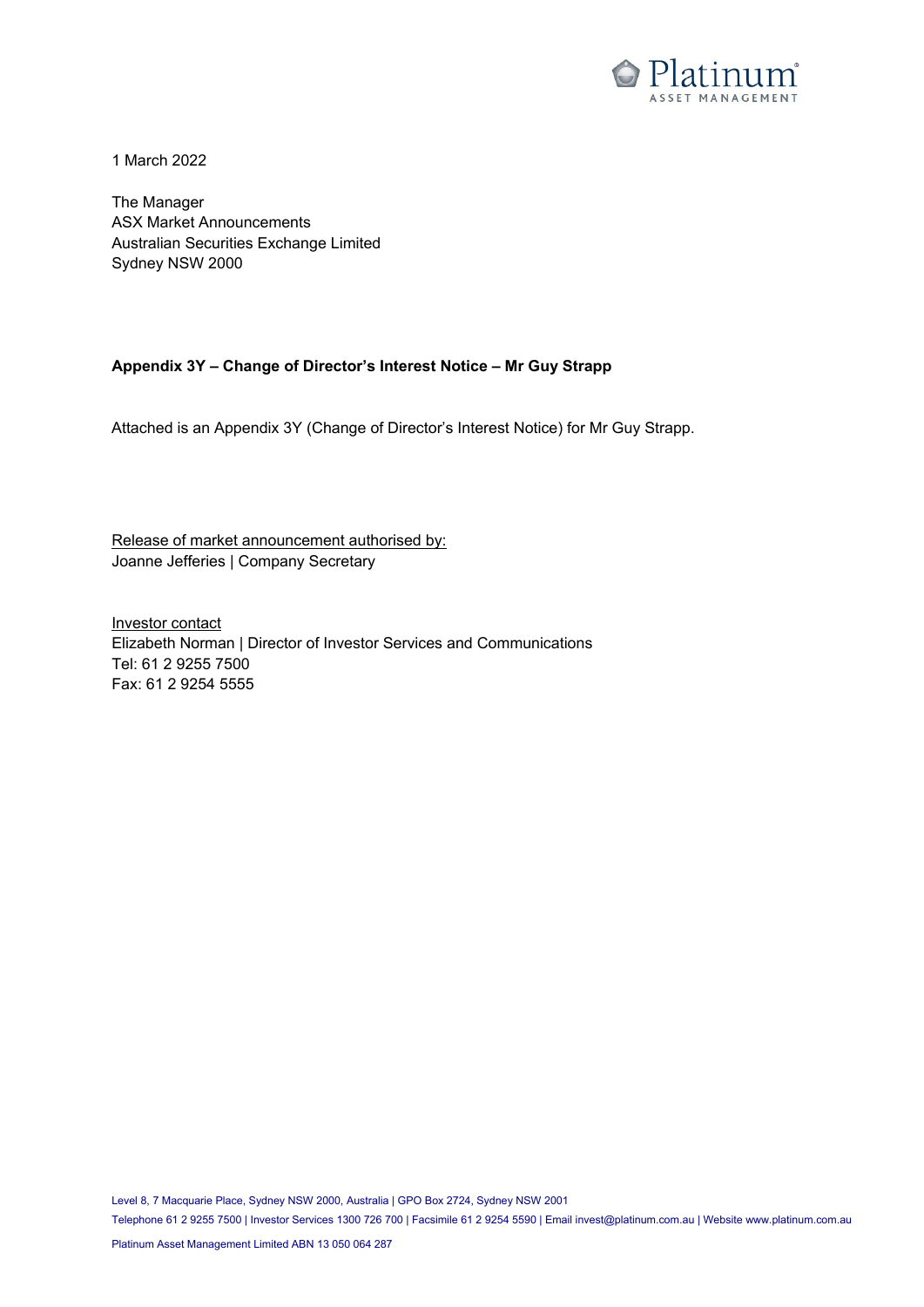*Rule 3.19A.2*

# **Appendix 3Y**

# **Change of Director's Interest Notice**

*Information or documents not available now must be given to ASX as soon as available. Information and documents given to ASX become ASX's property and may be made public.*

Introduced 30/09/01 Amended 01/01/11

| Name of entity | Platinum Asset Management Limited |
|----------------|-----------------------------------|
| <b>ABN</b>     | 13 050 064 287                    |

We (the entity) give ASX the following information under listing rule 3.19A.2 and as agent for the director for the purposes of section 205G of the Corporations Act.

| <b>Name of Director</b> | Guy Strapp   |
|-------------------------|--------------|
| Date of last notice     | 16 June 2021 |

#### **Part 1 - Change of director's relevant interests in securities**

*In the case of a trust, this includes interests in the trust made available by the responsible entity of the trust*

Note: In the case of a company, interests which come within paragraph (i) of the definition of "notifiable interest of a director" should be disclosed in this part.

| <b>Direct or indirect interest</b>                                                                                                                  | Indirect                                         |
|-----------------------------------------------------------------------------------------------------------------------------------------------------|--------------------------------------------------|
| Nature of indirect interest<br>(including registered holder)<br>Note: Provide details of the circumstances giving rise to the relevant<br>interest. | Sahara IX Pty Ltd ATF Sahara IX Family<br>Trust. |
| Date of change                                                                                                                                      | 25 February 2022                                 |
| No. of securities held prior to change                                                                                                              | 22,000                                           |
| <b>Class</b>                                                                                                                                        | Ordinary shares                                  |
| <b>Number acquired</b>                                                                                                                              | 50,000                                           |
| <b>Number disposed</b>                                                                                                                              | Nil                                              |
| <b>Value/Consideration</b><br>Note: If consideration is non-cash, provide details and estimated<br>valuation                                        | \$120,130.00                                     |

<sup>+</sup> See chapter 19 for defined terms.